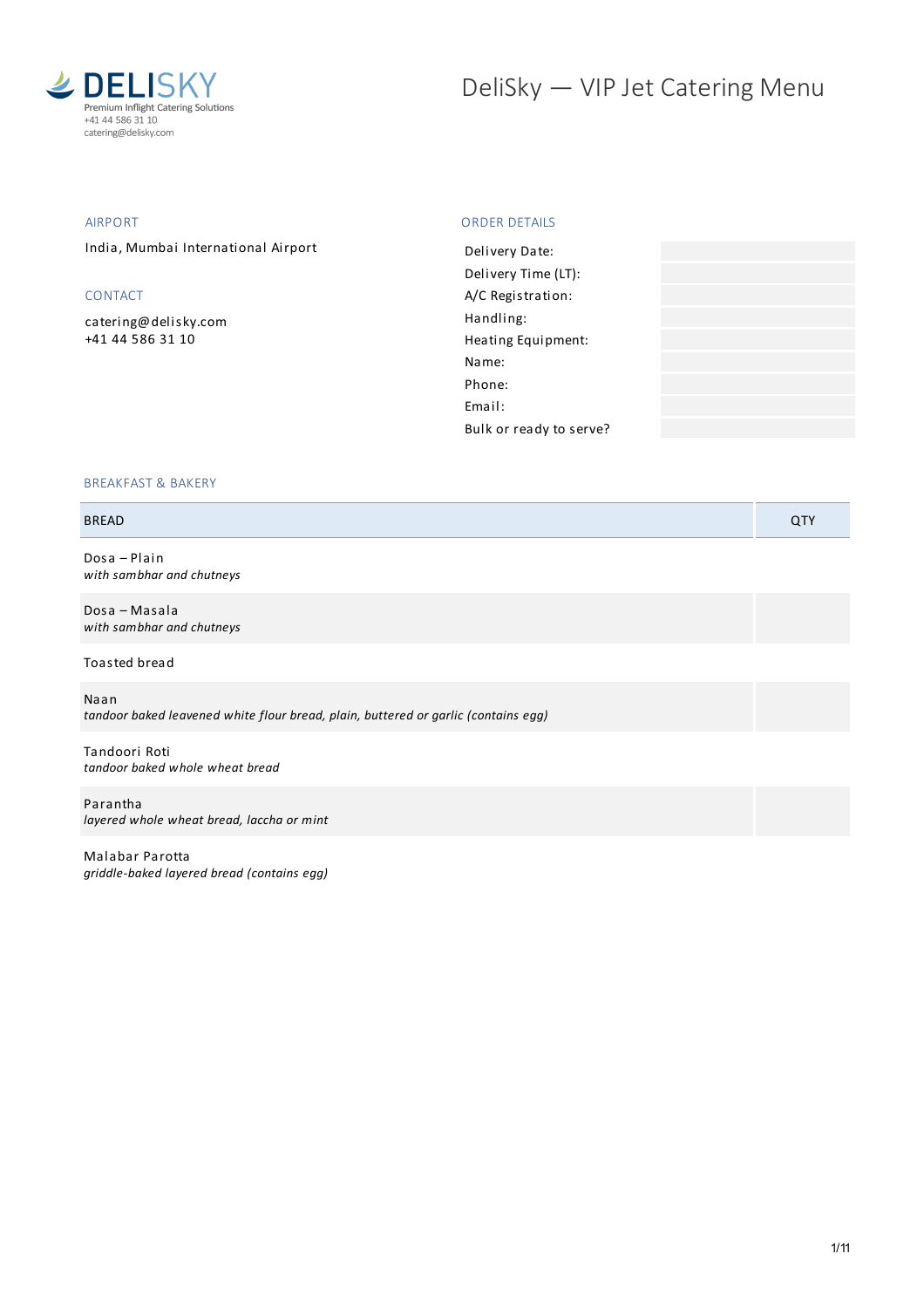#### PASTRIES QTY

Danish pastries

Croissants

Muffins

Doughnuts

French Toast *maple syrup and snow sugar*

Traditional Waffle *melted butter, berries compote and maple syrup or honey*

American Pancakes *melted butter, berries compote and maple syrup or honey*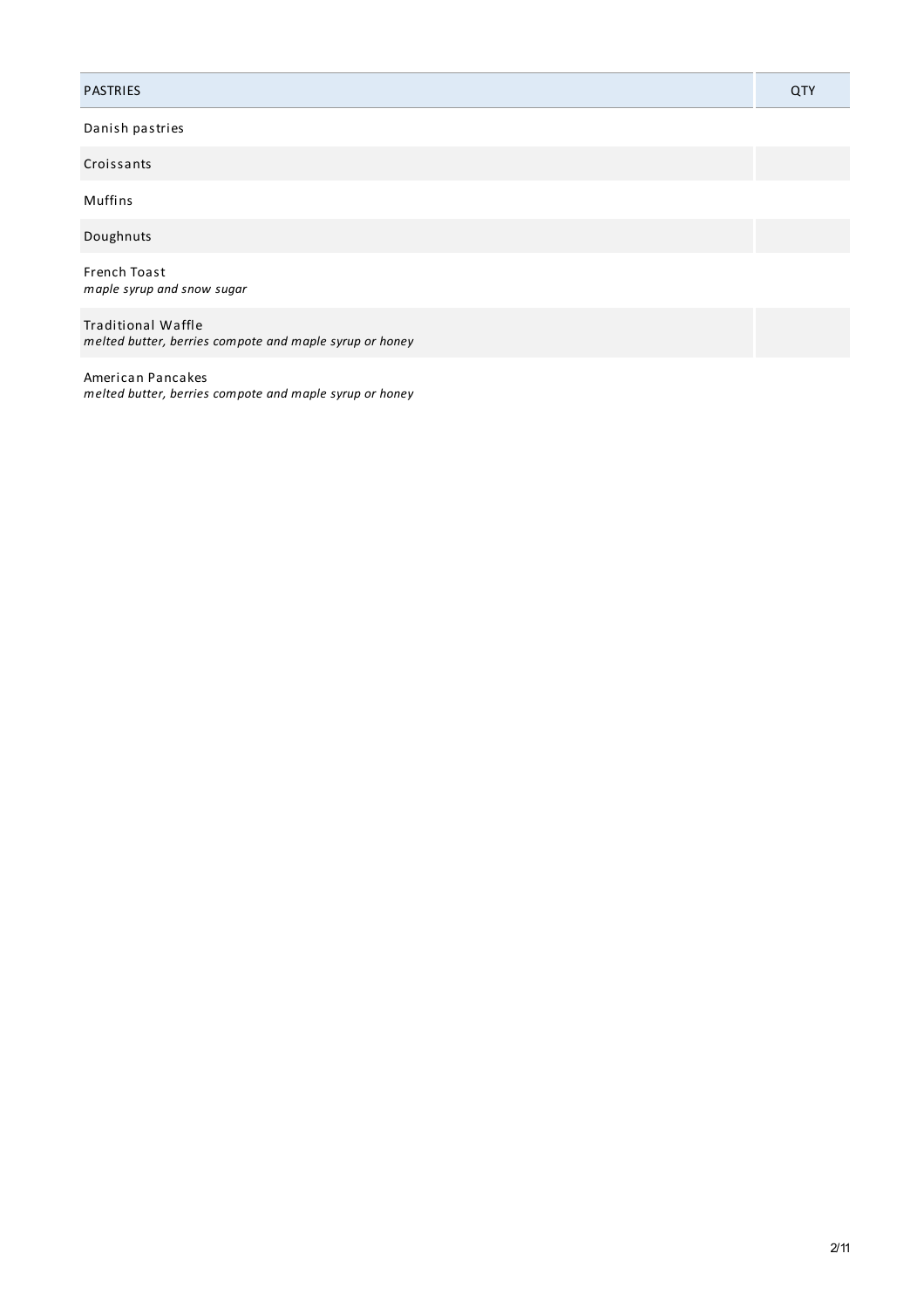| <b>HOT BREAKFAST</b>                                                                   | QTY |
|----------------------------------------------------------------------------------------|-----|
| Akuri with Plain Paratha<br>scrambled eggs with onion, tomatoes, chilli and corriander |     |
| Griddle Baked Parathas with cauliflower<br>served with yoghurt and homemade pickles    |     |
| Griddle Baked Parathas with potatoes<br>served with yoghurt and homemade pickles       |     |
| Steamed Idlis-Plain<br>served with sambhar and chutneys                                |     |
| Steamed Idlis-Kancheepuram<br>served with sambhar and chutneys                         |     |
| Poori with Bhaji<br>served with homemade pickles                                       |     |
| Poori with Chole<br>served with homemade pickles                                       |     |
| Golden Fried Vada<br>served with sambhar and chutneys                                  |     |
| Vegetable Upma<br>served with chutneys                                                 |     |
| Fluffy Omelette - Plain<br>crispy breakfast potatoes                                   |     |
| Fluffy Omelette - Cheese<br>crispy breakfast potatoes                                  |     |
| Fluffy Omelette - ham<br>with mushrooms                                                |     |
| Fluffy Omelette - mushrooms<br>With bacon                                              |     |
| Fluffy Omelette - Masala<br>with mushrooms                                             |     |

Scramble eggs *with mushrooms*

## COLD MEALS

| <b>SALADS</b>                                                                            | QTY |
|------------------------------------------------------------------------------------------|-----|
| Citrus Caesar smoked with salmon                                                         |     |
| Citrus Caesar smoked with chicken                                                        |     |
| Caesar Salad - Vegetarian<br>hearts of romaine lettuce, Caesar dressing, shaved parmesan |     |
| Goat Cheese and Arugula<br>orange, walnuts and maple dressing                            |     |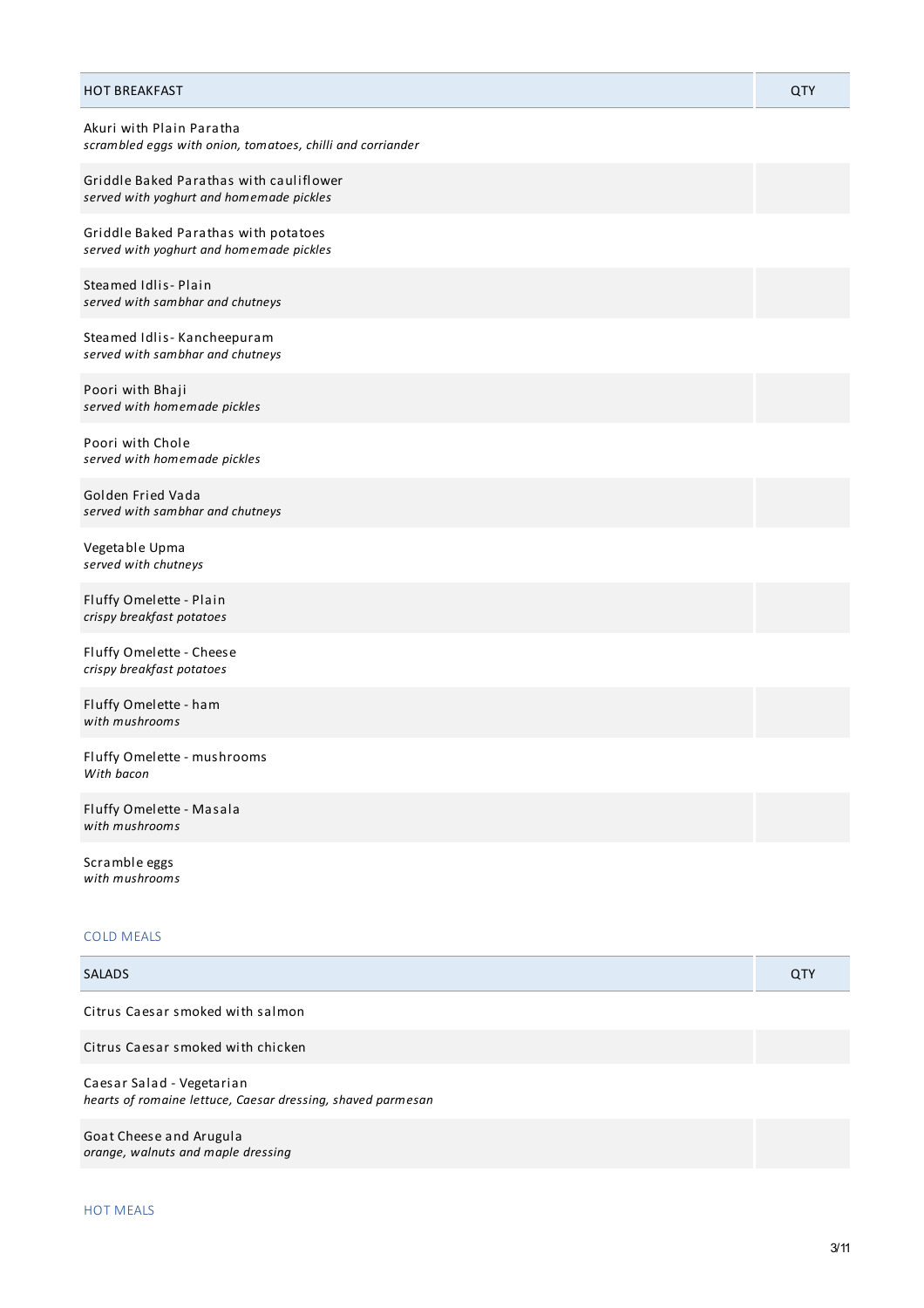| <b>SNACKS &amp; STARTERS</b>                                                                                    | QTY |
|-----------------------------------------------------------------------------------------------------------------|-----|
| Chicken Quesadillas<br>chicken julienne, garlic and chilli and smoky tomato salsa - guacamole                   |     |
| Vegetarian Quesadillas<br>chilli, mushrooms, smoky tomato salsa - guacamole                                     |     |
| Chicken Burger<br>with potato wedges                                                                            |     |
| Chicken Burger<br>with French fries                                                                             |     |
| Chicken Burger<br>with Salad                                                                                    |     |
| Citrus Club Sandwich<br>roasted chicken, streaky bacon, fried egg, tomato - iceberg - Served with potatp wedges |     |
| Chicken Toasted Sandwich<br>with Pickled vegetables                                                             |     |
| Chicken Grilled Sandwich<br>with Salad                                                                          |     |
| Masala omelette Toasted Sandwich<br>with Salad                                                                  |     |
| Masala omelette Grilled Sandwich<br>with potato wedges                                                          |     |
| Vegetables Toasted Sandwich<br>with Pickled vegetables                                                          |     |
| Vegetables Grilled Sandwich<br>with Salad                                                                       |     |
| Vegetable Club Sandwich<br>herbed vegetable, sundried tomato and English cheddar - with salad                   |     |
| Vegetable Burger<br>spiced spring vegetable patty coated with panko bread crumbs                                |     |
| Kathi Rolls - lamb<br>filling tempered with cumin, bell peppers in roomali roti and mint chutney                |     |
| Kathi Rolls - chicken<br>filling tempered with cumin, bell peppers in roomali roti and mint chutney             |     |
| Kathi Rolls - paneer<br>filling tempered with cumin, bell peppers in roomali roti and mint chutney              |     |
| Grilled Mumbai Toasties - spicy lamb                                                                            |     |
| Grilled Mumbai Toasties - chicken and cheese                                                                    |     |
| Grilled Mumbai Toasties - mumbai mix vegetable                                                                  |     |
| Steamed Idli<br>served with sambar, coconut chutney, tomato chutney and coriander chutney                       |     |
| Vada Pav                                                                                                        |     |

*spiced potato dumpling with soft bun, served with mint and tamarind chutney*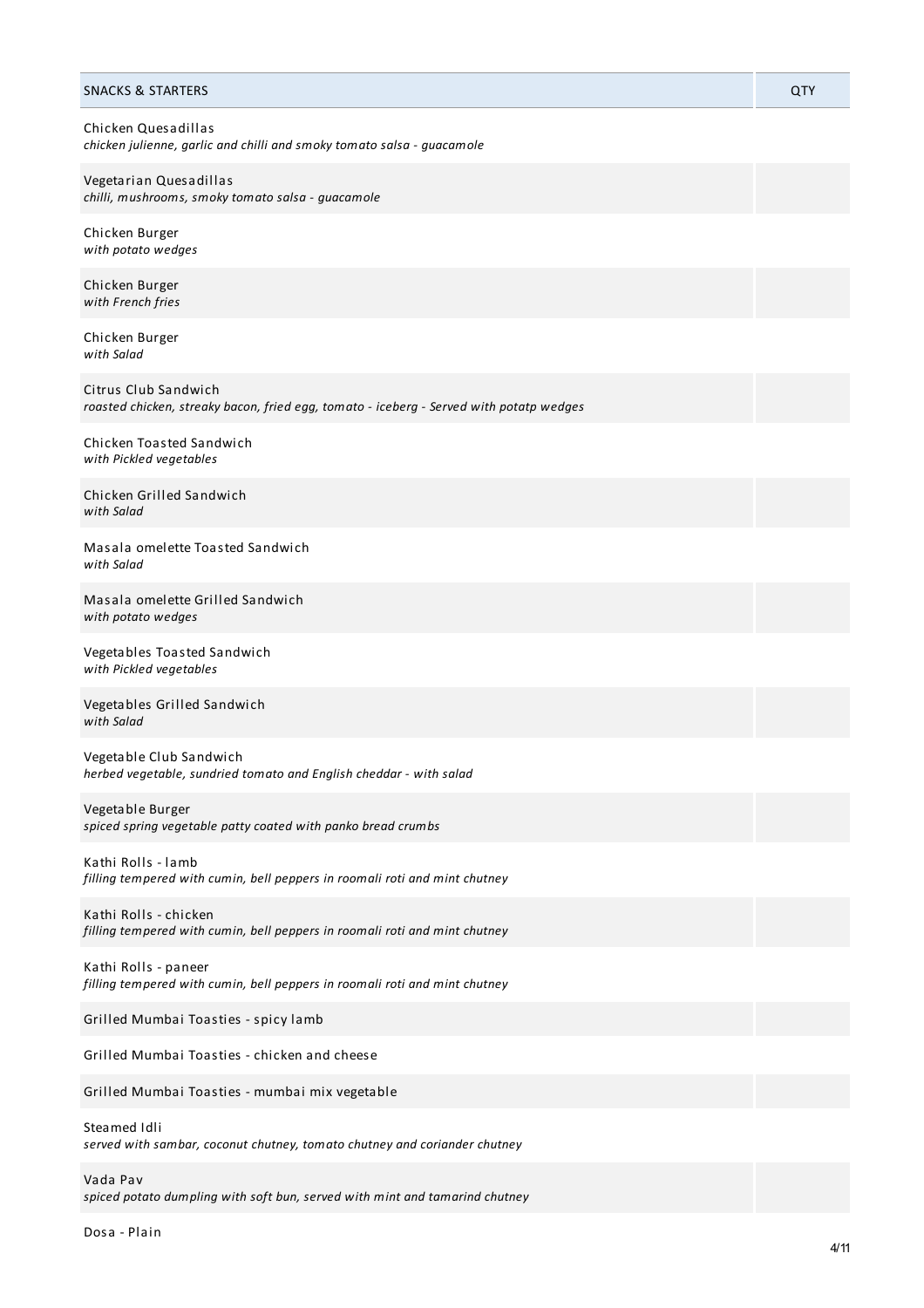# Dosa - Gun powder

Dosa - Masala

Samosa *filled with potatoes, green peas, mint and tamarind chutney*

Malabar Fried Pomfret *pan fried marinated pomfret fillet*

Malabar Fried Prawns *traditional malabar spices coated crispy fried prawn*

Mutton Seekh Kebab *lamb mince skewers, cooked in tandoor, served with mint chutney*

Murgh Tikka *chicken marinated in yoghurt, mint and spices finished in clay oven*

Tandoori Murgh *classic tandoori chicken, the king of kebabs*

Murgh Malai Kebab *creamy chicken kebabs infused with green cardamom and cheese*

Paneer Tikka Sunheri *fresh cottage cheese marinated with spiced yoghurt and carom seeds*

Subzi Mewa Seekh *garden fresh vegetable skewers with cheese and toasted nuts*

Wok fried prawns and onion with hot chilli sauce *Chinese speciality*

Wok fried Sichuan prawns *Chinese speciality*

Honey chilli chicken with sesame seeds *Chinese speciality*

Sichuan chilli chicken with peppercorn, lantern chillies and green onion *Chinese speciality*

Sichuan chilli vegetables with bean curd, lantern chillies and cashew nut in sesame oil *Chinese speciality*

Aubergine in hot bean sauce *Chinese speciality*

Stir fried asparagus and corn *Chinese speciality*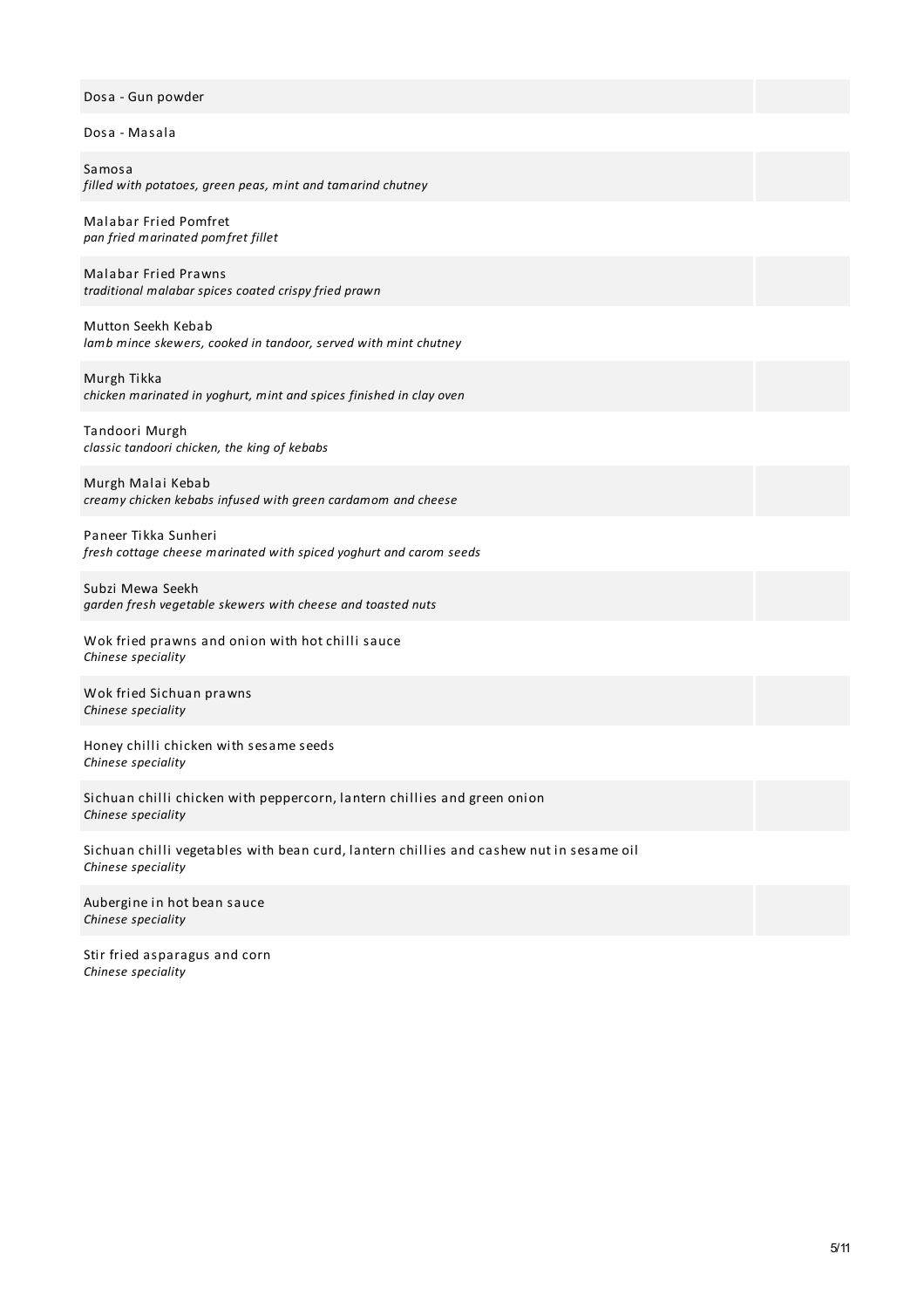| SOUPS                                                                                   | QTY |
|-----------------------------------------------------------------------------------------|-----|
| Chicken Velvet Soup<br>chicken, cream soup with parsley                                 |     |
| Mulligatawny Soup with chicken                                                          |     |
| Mulligatawny Soup -vegetarian lentil soup with touch of pepper                          |     |
| Smoked Cherry Tomato soup<br>tomato, eggplant caviar, basil crostini                    |     |
| Prawn Tom Yum<br>spicy thai soup with lemongrass, galangal, kaffir lime leaf            |     |
| Chicken Tom Yum<br>spicy thai soup with lemongrass, galangal, kaffir lime leaf          |     |
| Mixed vegetables Tom Yum<br>spicy thai soup with lemongrass, galangal, kaffir lime leaf |     |
| The Great Wall Sichuan hot and sour soup with shredded chicken                          |     |
| The Great Wall Sichuan hot and sour soup with vegetables<br>Chinese speciality          |     |
| Sweet corn soup with chicken<br>Chinese speciality                                      |     |
| Sweet corn soup with vegetables<br>Chinese speciality                                   |     |
| Manchow Soup with chicken<br>Chinese speciality                                         |     |
| Manchow Soup with vegetables<br>Chinese speciality                                      |     |
| Lemon Coriander Soup with chicken<br>Chinese speciality                                 |     |
| Lemon Coriander Soup with vegetables<br>Chinese speciality                              |     |
|                                                                                         |     |

| MAIN DISHES - MEAT |  |
|--------------------|--|
|                    |  |

Pepperoni pizza *pork pepperoni, tomatoes and mozzarella*

Rogan Josh *lamb shanks and chops braised with onions, tomatoes and Kashmiri red chili*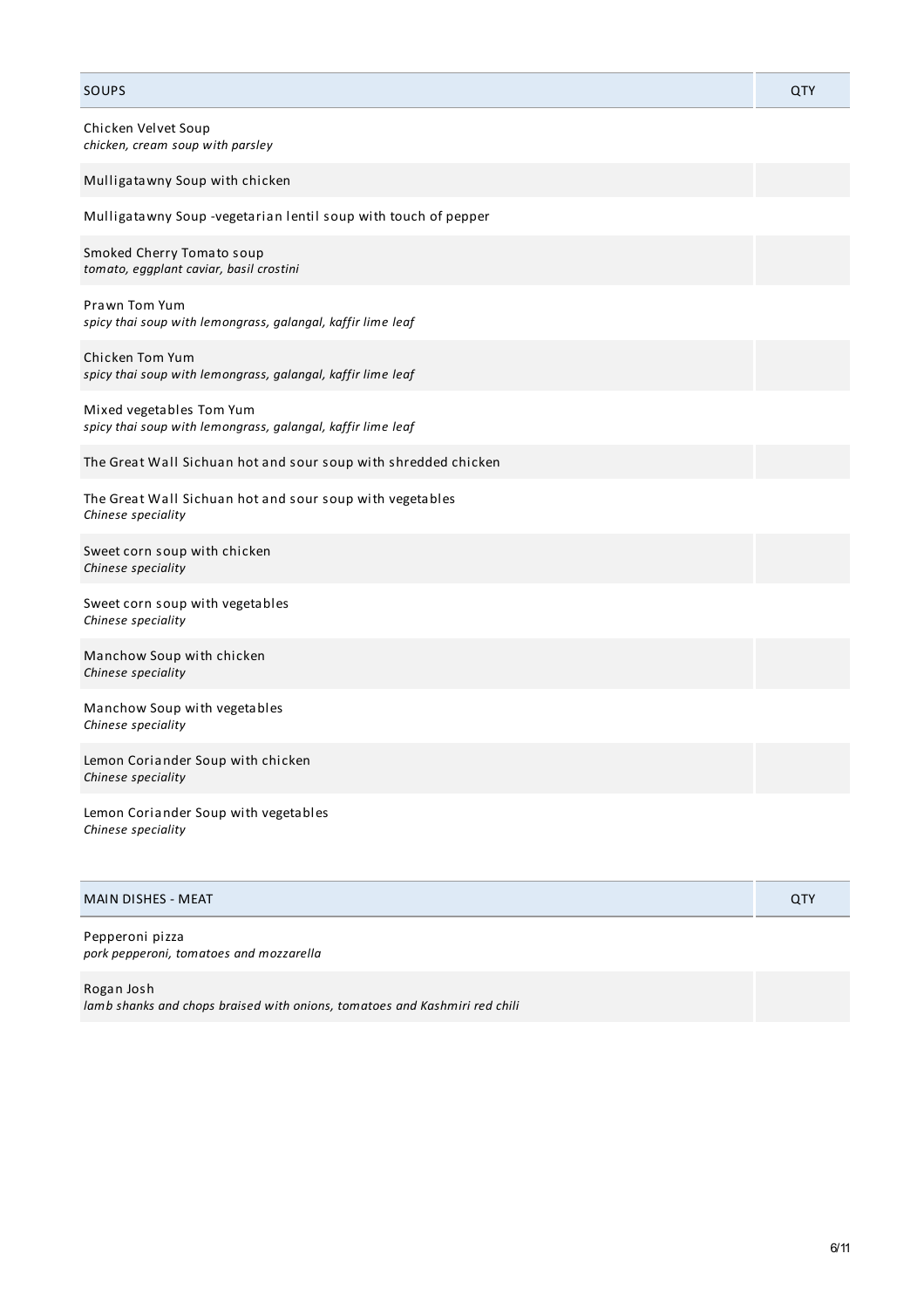#### MAIN DISHES - FISH & SEAFOOD QTY

Thai Red Curry with prawn *Thai*

Calicut Pomfret Curry *an all-time favorite spicy fish curry*

Mangalorean Pomfret Curry *a typical Mangalorean fish curry with bedgi chilies and blend of hand pounded spices*

Prawn Tariwala *juicy prawns curry cooked with brown onions and tomatoes*

Steamed Chilean sea bass with superior soy sauce *Chinese speciality*

Steamed fillet of pomfret with black bean sauce *Chinese speciality*

Pomfret in fresh chilli sauce *Chinese speciality*

Sweet and sour prawn *Chinese speciality*

Singapore chilli prawns *Chinese speciality*

Sauteed prawns with red chilli Sichuan style *Chinese speciality*

Stir fried prawns with black bean sauce *Chinese speciality*

Fukien fried rice with crab meat and egg *Chinese speciality*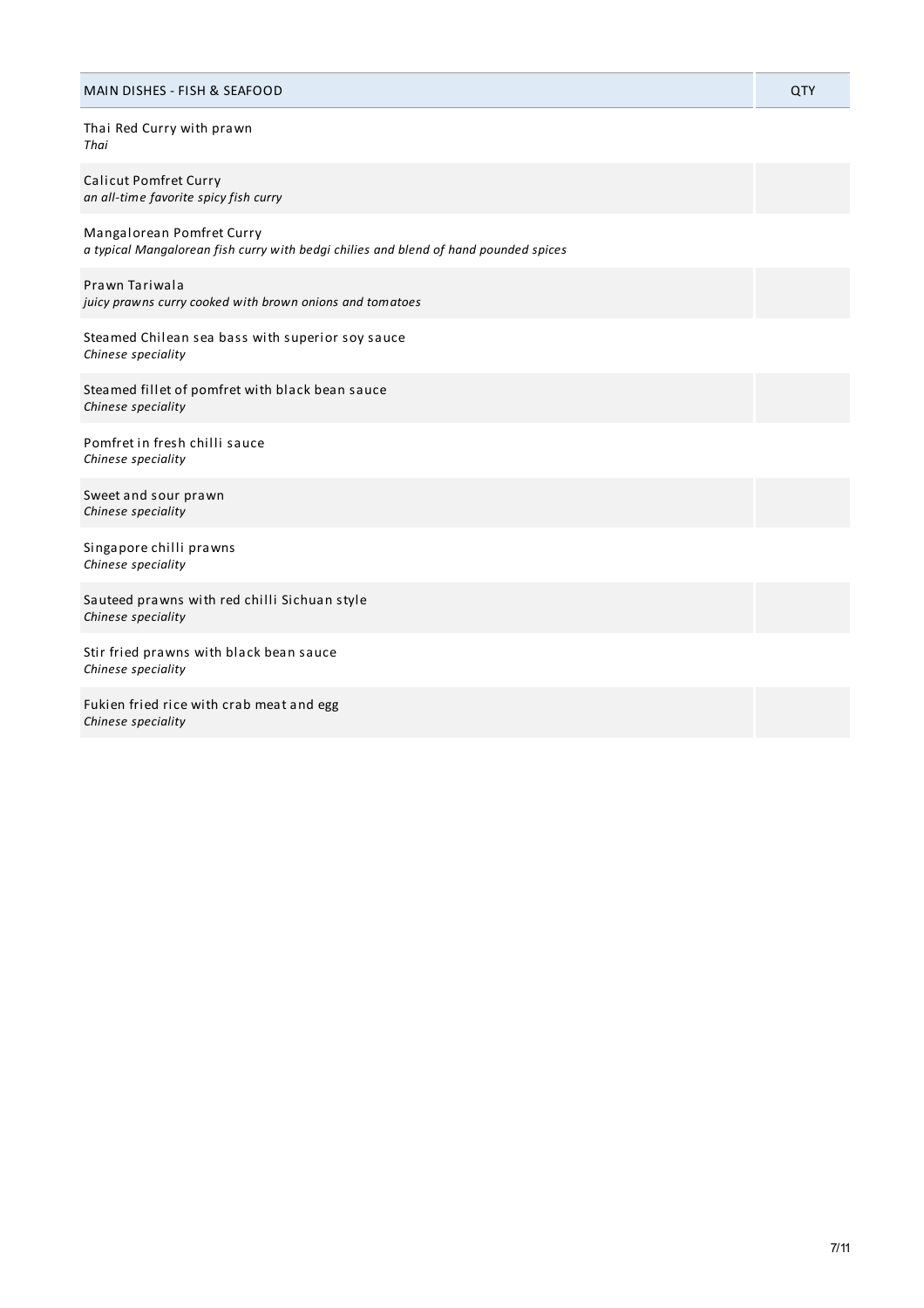| <b>MAIN DISHES - POULTRY</b>                                                                               | QTY |
|------------------------------------------------------------------------------------------------------------|-----|
| Sage Roast Chicken<br>with roasted potato, ratatouille vegetables and roast gravy                          |     |
| Roasted Chicken pizza<br>mozzarella, cheese and roasted chicken                                            |     |
| Tandoori Chicken Pizza<br>mozzarella cheese, spicy chicken tikka                                           |     |
| Thai Mince Chicken<br>Thai - minced chicken with chilli and hot basil -                                    |     |
| Nasi goreng<br>Thai - fried rice chicken, prawns, fried egg, shrimp crackers, chicken satay                |     |
| Thai Red Curry with chicken<br>Thai                                                                        |     |
| Murgh Makhani<br>classic hand pulled tandoori chicken in a buttery tomato sauce                            |     |
| Madras Chicken Curry<br>spicy chicken curry cooked gently with aromatic spices- a popular dish from madras |     |
| Murgh Aloo<br>chicken on the bone cooked with potatoes in onion and tomato gravy                           |     |
| Kung Pao chicken with cashew nut and dried chilli<br>Chinese speciality                                    |     |
| Sichuan chicken with hot and spicy sauce<br>Chinese speciality                                             |     |
| Stir fried chicken with chilli and spring onions<br>Chinese speciality                                     |     |
| Cantonese chicken with shiitake mushroom<br>Chinese speciality                                             |     |
| Fried rice with diced chicken and egg<br>Chinese speciality                                                |     |
| Singapore rice noodles with egg, prawn and chicken<br>Chinese speciality                                   |     |
| Fried hakka noodles with mushrooms, greens and chicken<br>Chinese speciality                               |     |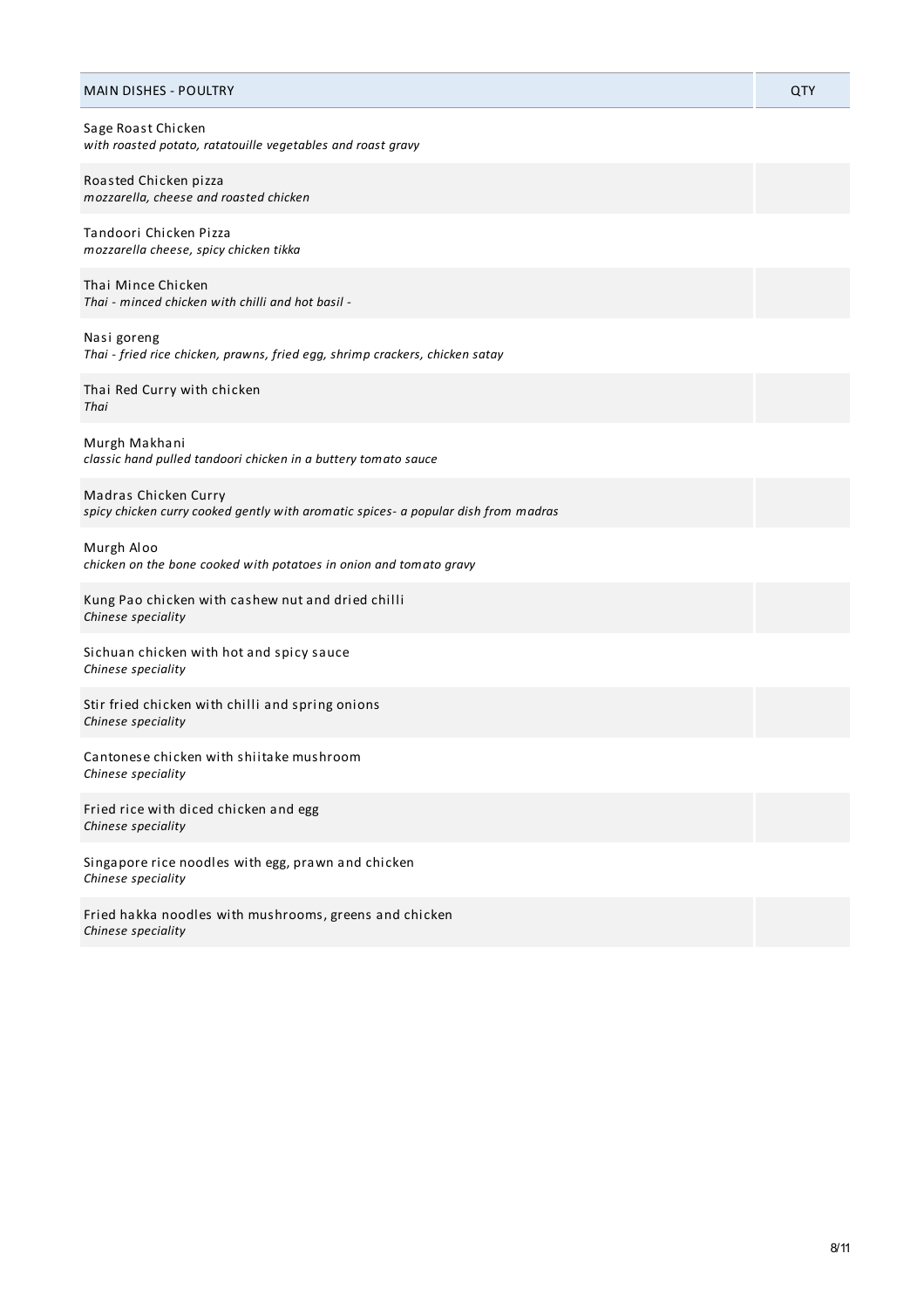| <b>MAIN DISHES - VEGETARIAN</b>                                                                 | QTY |
|-------------------------------------------------------------------------------------------------|-----|
| Margherita Pizza<br>italian tomato and mozzarella                                               |     |
| Quattro Fromaggi pizza<br>gorgonzola, provolone, parmesan, mozzarella cheese                    |     |
| Primavera pizza<br>mozzarella cheese, peppers, onions, mushrooms, asparagus and kalamata olives |     |
| Thai Red Curry with vegetables<br>Thai                                                          |     |
| Aloo Jeera<br>potato tossed with cumin                                                          |     |
| Bhindi do Pyaaza<br>okra tossed with onions and tomatoes                                        |     |
| Gucchi Mutter Masala<br>hand picked Kashmiri morels with green peas and butter                  |     |
| Paneer Makhni<br>cottage cheese in a creamy tomato sauce                                        |     |
| PalakPaneer<br>cottage cheese cooked in spinach gravy flavored with fenugreek                   |     |
| Dal Tadka<br>yellow lentils tempered with cumin and garlic                                      |     |
| Dal Makhani<br>slow simmered black lentils with tomato and cream                                |     |
| Fresh garden greens in hot garlic sauce<br>Chinese speciality                                   |     |
| Fresh garden greens in Sichuan sauce<br>Chinese speciality                                      |     |
| Wok fried garlic flavoured seasonal greens<br>Chinese speciality                                |     |
| Stir fried French beans with golden garlic<br>Chinese speciality                                |     |
| Steamed broccoli with fragrant garlic sauce<br>Chinese speciality                               |     |
| Fukien fried rice with vegetables<br>Chinese speciality                                         |     |
| Hakka noodles with vegetables                                                                   |     |

*Chinese speciality*

Singapore rice noodles with vegetables *Chinese speciality*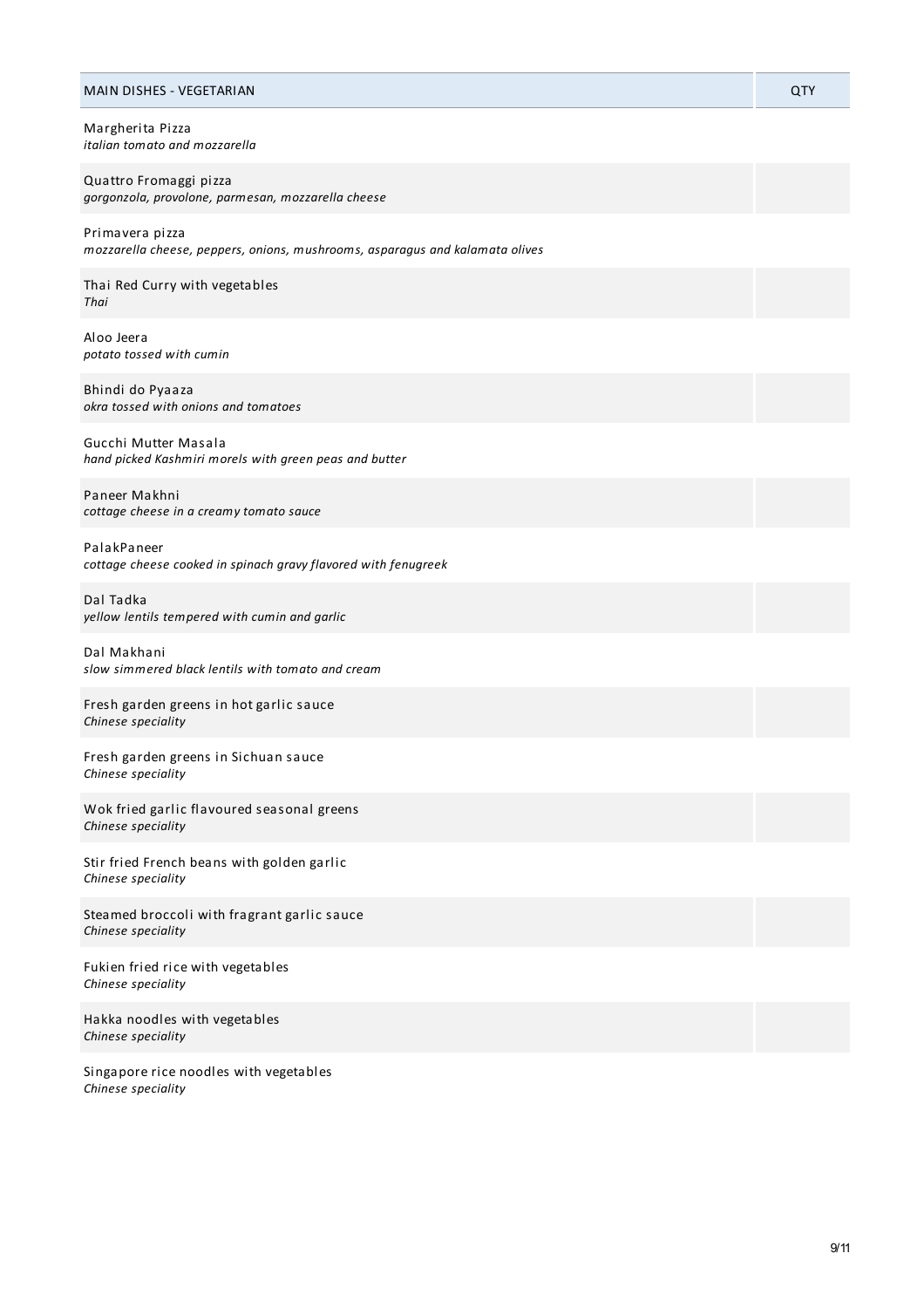| <b>PASTA &amp; RISOTTO</b>                                          | QTY |
|---------------------------------------------------------------------|-----|
| Spaghetti with carbonara sauce                                      |     |
| Penne with carbonara sauce                                          |     |
| Fettuccine with carbonara sauce                                     |     |
| Spaghetti with pesto sauce                                          |     |
| Penne with pesto sauce                                              |     |
| Fettuccine with pesto sauce                                         |     |
| Spaghetti aglio, olio e pepperoncino                                |     |
| Penne aglio, olio e pepperoncino                                    |     |
| Fettuccine aglio, olio e pepperoncino                               |     |
| Spaghetti with arrabbiata sauce                                     |     |
| Penne with arrabbiata sauce                                         |     |
| Fettuccine with arrabbiata sauce                                    |     |
| Spaghetti with Alfredo sauce                                        |     |
| Penne with Alfredo sauce                                            |     |
| Fettuccine with Alfredo sauce                                       |     |
| Chicken Risotto<br>arborio rice, home smoked chicken and white wine |     |

Asparagus Risotto *italian rice cooked in asparagus puree and finish with parmesan cheese*

| <b>DICHEC</b> | $\sim$ |
|---------------|--------|
| SIDE DISHES   | . .    |
|               |        |

# Jasmine Rice

Dum ki Biryani with lamb *the finest basmati, condiments and saffron baked in low heat oven with lamb*

Dum ki Biryani with chicken *the finest basmati, condiments and saffron baked in low heat oven with chicken*

Subzi Biryani *garden fresh vegetables and saffron scented basmati*

Jeera Pulao *basmati rice tossed with clarified butter and cumin*

Thair Sadam *curd rice*

### Steamed Basmati

Steamed Fragrant Jasmine rice *Chinese speciality*